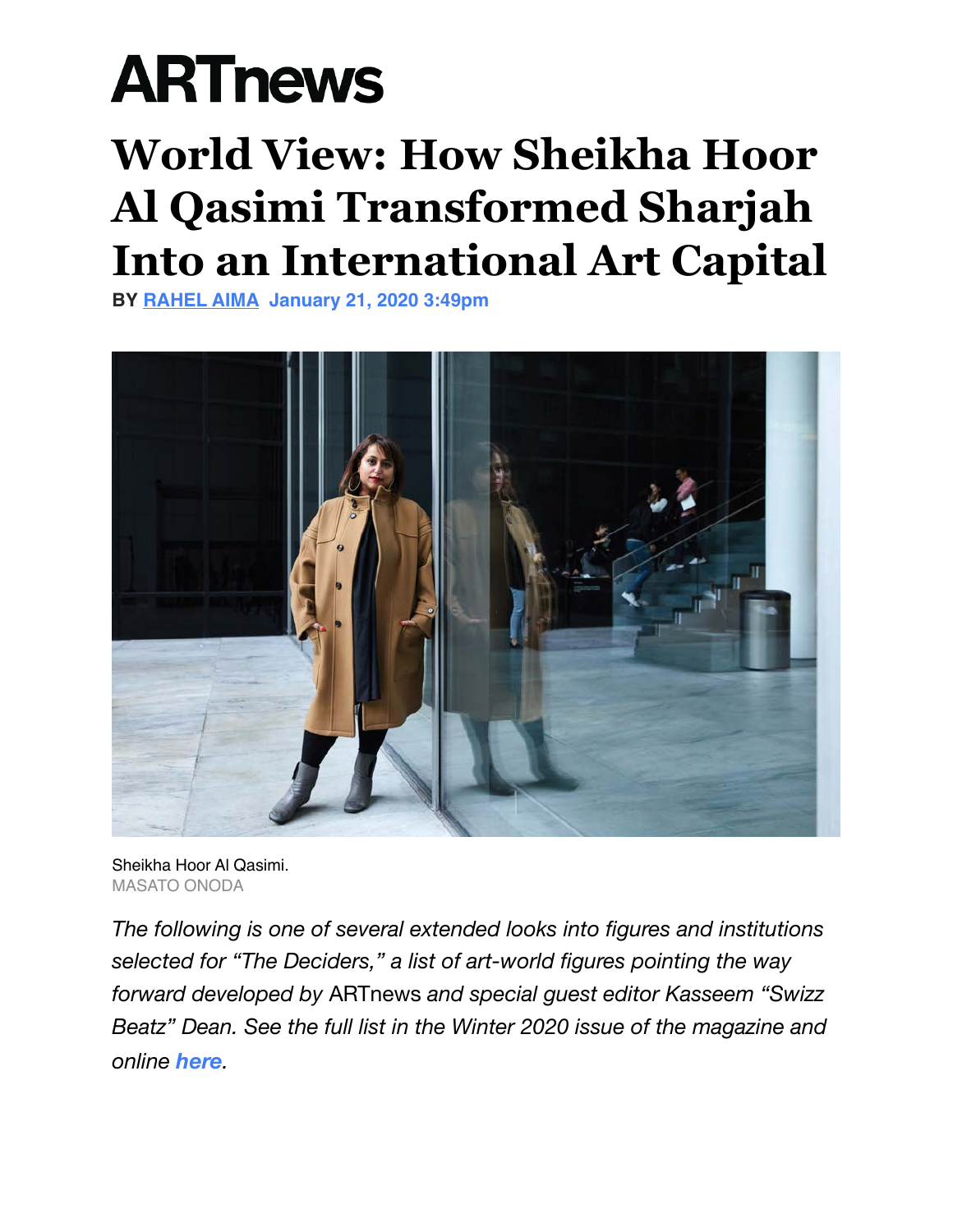**Sheikha Hoor Al Qasimi grew up** in Sharjah in the 1980s and '90s, steeped in culture. Her father, a dedicated art lover and the ruler of the emirate north of Abu Dhabi and Dubai, had the means to inaugurate a biennial art exhibition in 1993. As for Qasimi herself, she loved music; she played guitar (blues licks were a favorite pastime) and piano. She wanted to be a chef, then a furniture designer, then an architect.

Despite attending the local Choueifat—a Lebanese school known for its rote pedagogy and disinclination toward certain kinds of creativity—she also took up art. As a teenager, she taught drawing classes at the Sharjah Art Center, in a renovated hospital. With encouragement from one of her teachers, she continued to study art at prestigious institutions in London, first the Slade School of Fine Art and then the Royal Academy of Arts.

In 2002, in her early twenties, Qasimi went to Berlin to explore the burgeoning art scene there. Documenta, an important international exhibition that takes place every five years, was on view in nearby Kassel, Germany, and a curator at the Hamburger Bahnhof museum urged her to pay a visit.

It was the 11th edition of Documenta, which began in 1955, and it was unlike any that had come before. Okwui Enwezor, the Nigerian-born curator and the festival's first non-European director, had made the then radical move of emphasizing artists from outside Europe and the United States. After the rise of neoliberalism in the '90s had globalized the art market, Enwezor globalized art history and produced the festival's first truly postcolonial edition.

For Qasimi, Documenta was a revelation: it made her begin to think differently about Sharjah. "All this wealth of knowledge right in front of me …," she recalled of the kinds of art she wanted to make accessible to all.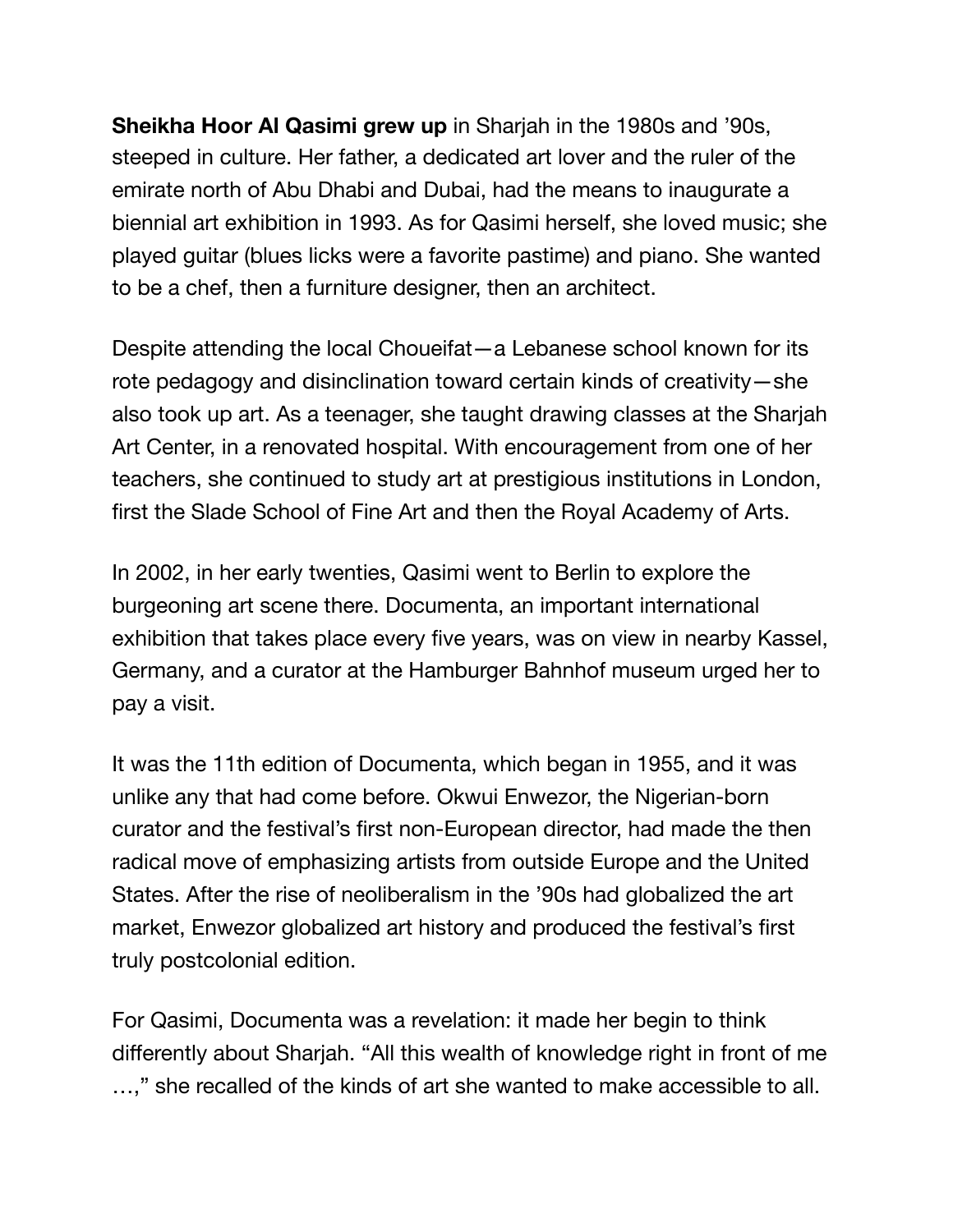In the years since, Qasimi has done exactly that. After taking over as director at the age of 22, she transformed her father's **[Sharjah](https://www.artnews.com/t/sharjah-biennial/)  [Biennial](https://www.artnews.com/t/sharjah-biennial/)** into one of the most important stops on the art-world calendar and a destination nearly on par with Documenta. And she founded the **[Sharjah Art Foundation](https://www.artnews.com/t/sharjah-art-foundation/)** in 2009, through whose many activities she has helped turn the emirate's art scene into a powerful nexus and incubator of ideas.

This past October, Qasimi was in New York to celebrate the reopening of the Museum of Modern Art after its ambitious renovation; she was also there to accept a "Game Changer" award from the Asia Society, honoring her for "transforming the arts across the Middle East and beyond." Much of Qasimi's life is spent away from home. Fluent in Arabic, English, Mandarin, and Japanese, and conversational in French, German, Polish, Tagalog, and Russian, she sits on the boards of a planet-spanning array of institutions, among them MoMA PS1, Berlin's KW Institute for Contemporary Art, Beirut's Ashkal Alwan, and the International Biennial Association (of which she is president), along with several other advisory boards.

She agreed to an interview in the wake of a family tragedy—the death in July of her twin brother, Sheikh Khalid. "I haven't had time to grieve yet," she told me over tea in MoMA's restaurant. "I don't know when I will." Khalid left behind a fashion label, Qasimi, which she has recently taken on as creative director. She couldn't *not* do it, she said, "he worked so hard for it. . . . It was his legacy." It was a new direction for Qasimi, who, aside from glamorous openings, can often be seen at biennials and art venues around the world dressed in a decidedly low-key, hyper-casual fashion.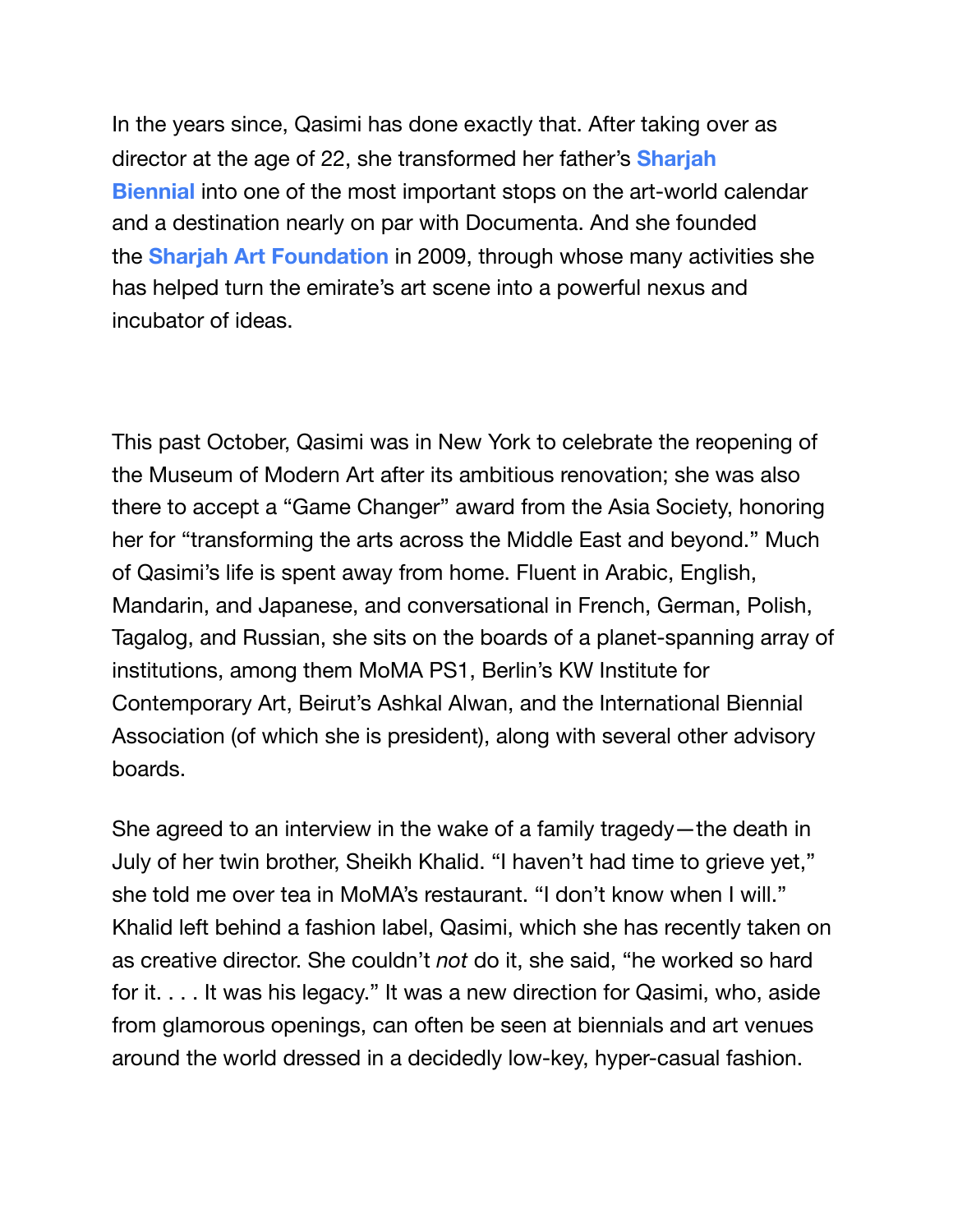(Khalid was also in charge of the new Sharjah Architecture Triennial, which launched in November, and Qasimi took over that, too.)



Khadim Ali with Bamyan Art Space's mural *Standing Flames*, 2019, in the 14th Sharjah Biennial.COURTESY SHARJAH ART FOUNDATION

Qasimi comes from a tight-knit family in which discussion is encouraged. In 2002, when she returned to Sharjah after seeing Documenta, she approached her father about the prospect of becoming involved in the biennial. " 'Dad, can I see what happens?' " she remembered asking. " 'I won't interfere. I just want to see.' "

Sheikh Sultan III had inaugurated the Sharjah Biennial a decade earlier as part of a concerted program to build cultural institutions, including nearly 20 museums for art, history, and cultural heritage. It was a passion project for a man who had intended to devote his life to scholarship—until 1972,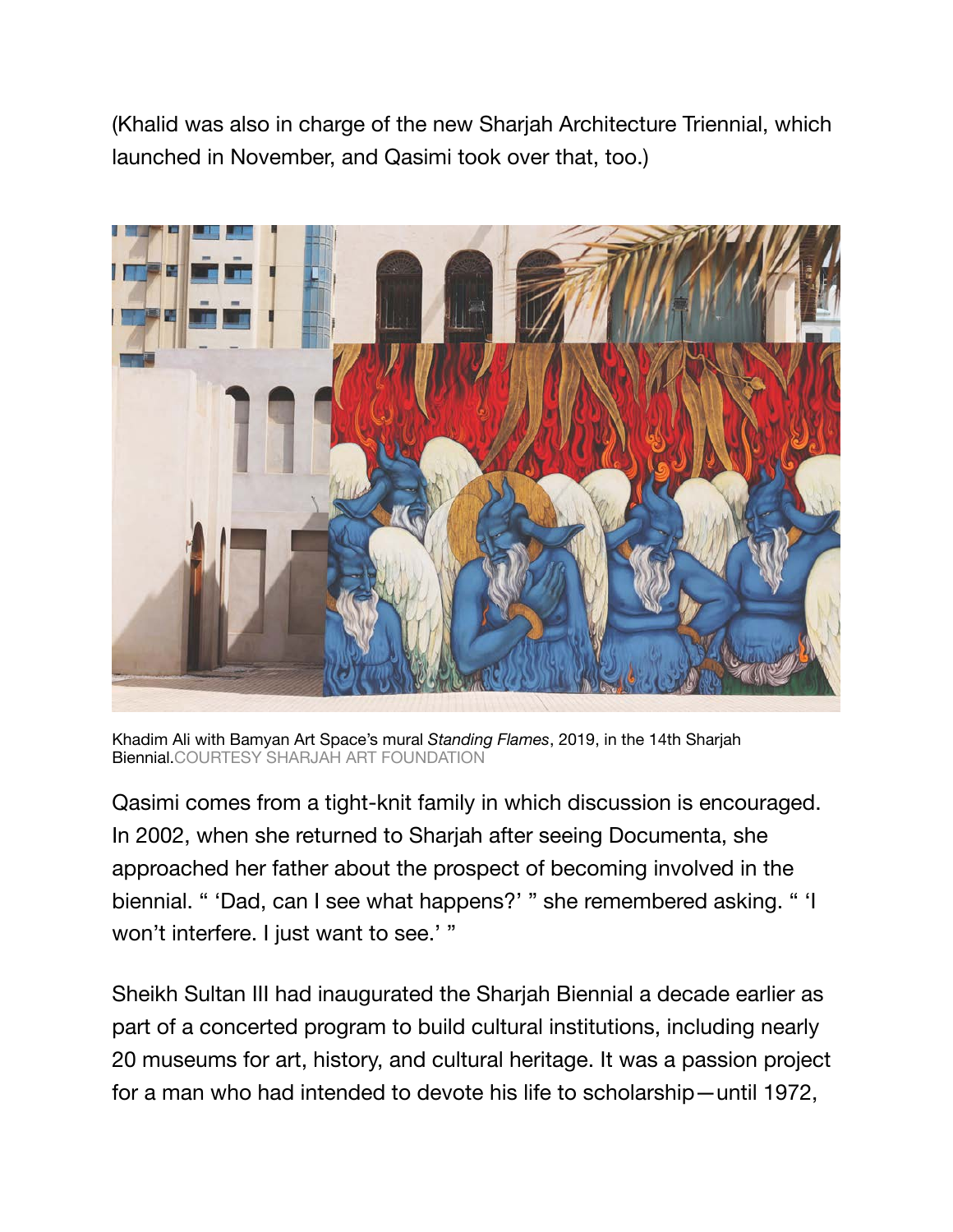when his brother (also named Khalid) was killed and he suddenly and unexpectedly became Sharjah's ruler.

In the art world, the early '90s was the dawn of an age that *New Yorker* critic Peter Schjeldahl later dubbed "festivalism," and a biennial in the Emirates was a sensible outgrowth. Founded in 1971, the United Arab Emirates demonstrated a post-Western-ness driven more by the market than by ideology. Sharjah was to some extent swept up in the wave of uprisings that raced across the Global South in the early decades of its national liberation—there were two officially acknowledged failed coups, in 1972 and 1987—but it doesn't exist in opposition to or even in conversation with any colonial power. In some ways, that makes it the ideal setting for an international biennial. In art parlance, it could be called something of a white cube.

But the biennial that Qasimi's father started in 1993 was a regional affair run by the Sharjah Department of Culture and Innovation. Its first five editions were organized into pavilions featuring artists from nearby Gulf countries like Qatar, with a scant handful of others from locations farther afield like China and Poland. Artists included Emirati stalwarts such as Hassan Sharif, Mohammed Abdullah Bulhiah, and Mohammed Ahmed Ibrahim, and the biennial was held at the Expo center, the usual site for trade conventions.

Qasimi having asked to "see what happens," the event's organizing committee appointed her director in 2003. If they imagined the seeming sinecure would make her happy and keep her out of the way, they were quickly proven wrong. "When Hoor took over, she already had a plan for the biennial, the foundation, and the city of Sharjah as a whole vis-à-vis its relationship to public space, heritage, and culture," said curator Christine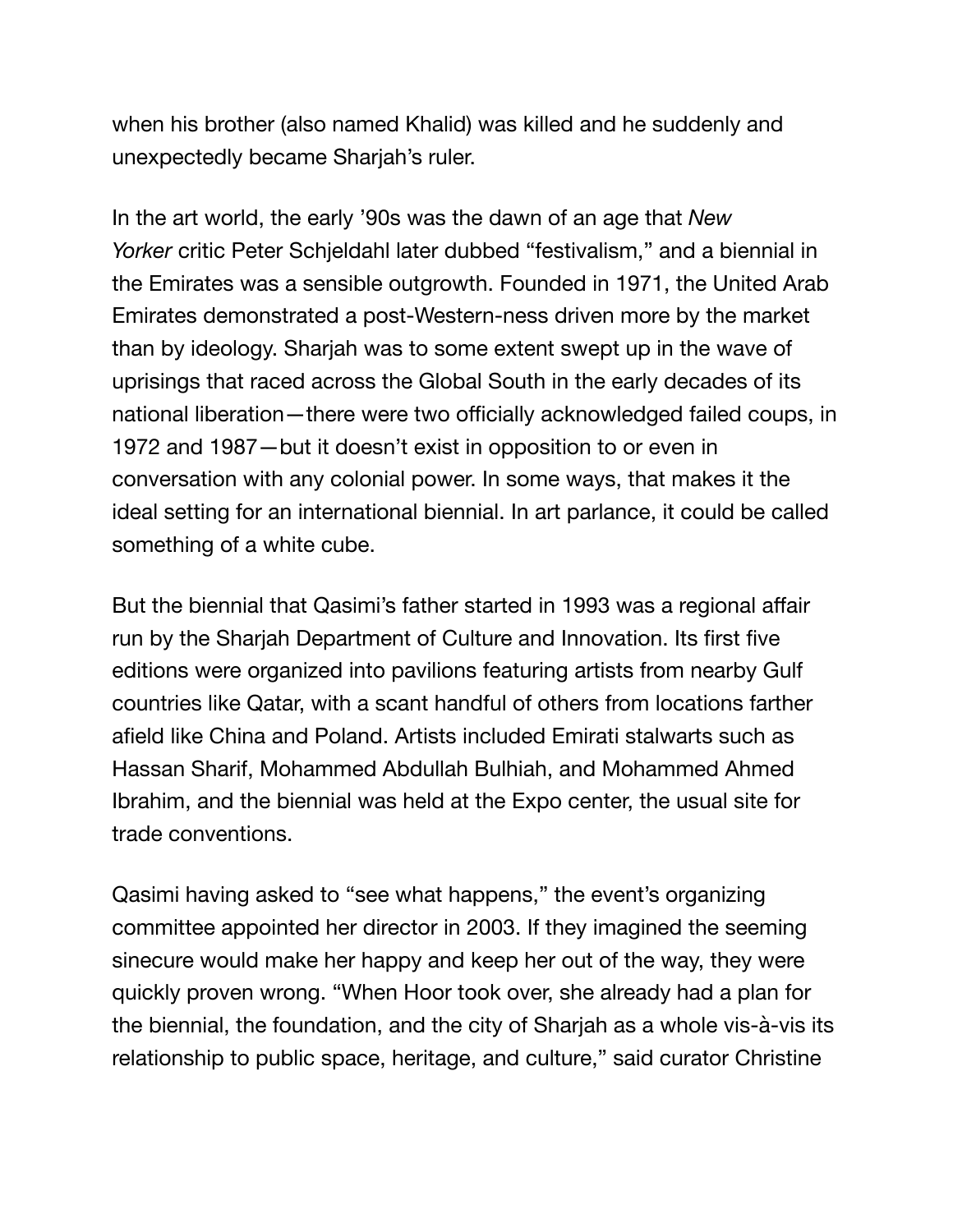Tohmé. "Her vision has transformed [the biennial] into a model for public cultural agencies in the region and worldwide."



Laurent Grasso's neon sculpture *The Wider the Vision, the Narrower the Statement*, 2009, in the 9th Sharjah Biennial.COURTESY SHARJAH ART FOUNDATION

Qasimi's first move was to abolish the national pavilions in favor of themes and commissioned works—offering an early glimmer of the Enwezor-style transnationalism that would later come to characterize the event. She brought in artists from 25 countries, with an emphasis on new media art, a form rarely seen in the region at the time.

"Why country representation? Nobody's from one country!" Qasimi said of her decision to move away from the pavilion model. International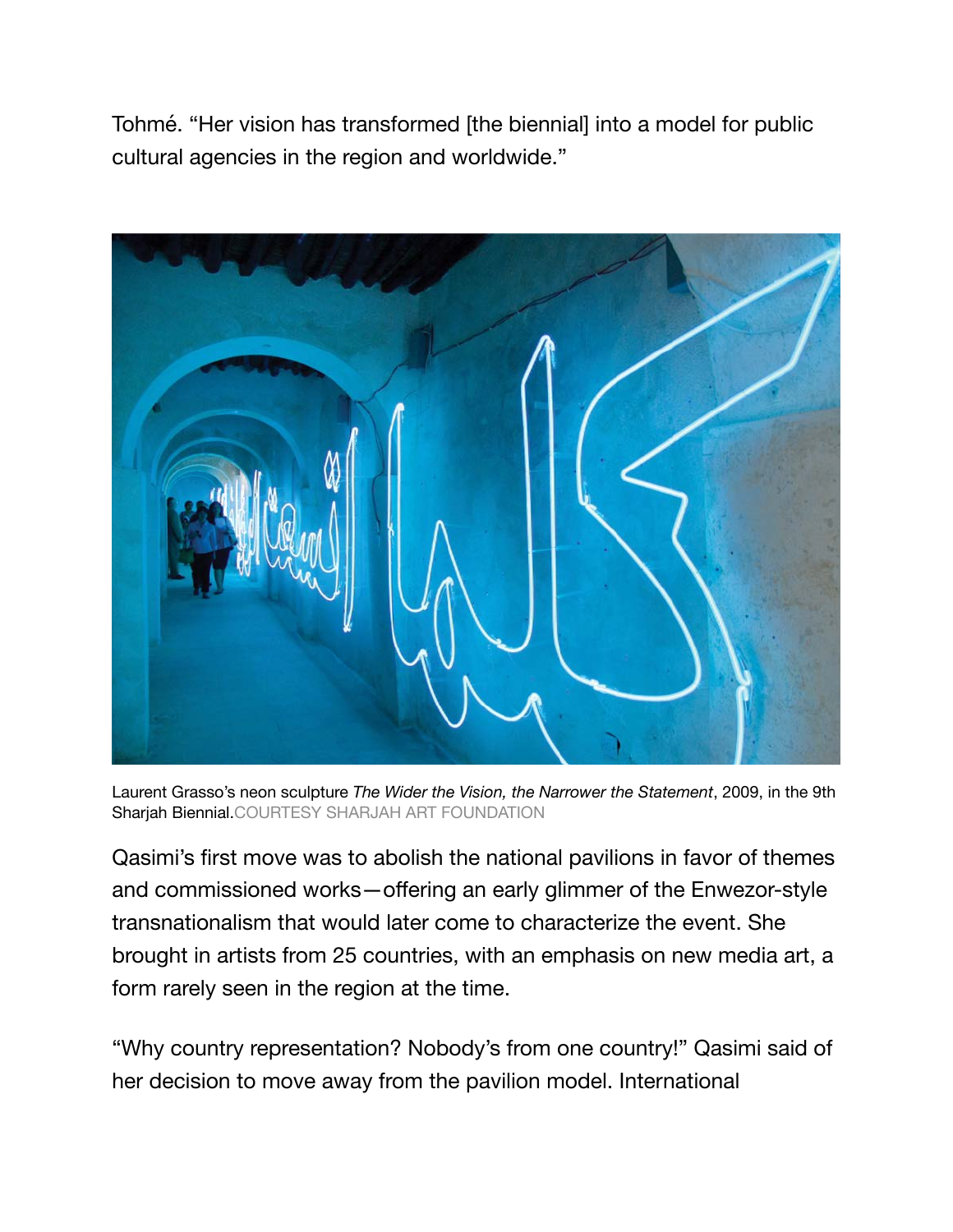amorphousness is especially prominent in the UAE, where only around 11 percent of the population are citizens. But not everyone on the Sharjah Biennial's staff was thrilled. Several members of the old guard quit, and Qasimi was left to co-curate the 2003 biennial—the sixth edition, and her first—by herself, with help from artist Peter Lewis, a skeletal staff, and friends, including Hisham Al Madhloum, a veteran from her father's days who stuck around. Qasimi handled the press herself. She hung artworks. She scrubbed floors. Her mantra was: "If we don't have resources, let's create them."

The biennial's new international perspective introduced challenges in its conservative local context. That first year for Qasimi, questions regarding nudity had to be negotiated: the work of Chinese artist Chen Lingyang, which included an image of her menstruating vagina, was displayed in a locked case. Even years later, in 2011, local residents objected to a controversial work by Algerian artist Mustapha Benfodil that included headless mannequins and slogans expressing anti-police, antigovernment, and anti-Islamic sentiment.

"She embarked on rebooting the Biennial in such a radical way," said Antonia Carver, director of Art Jameel in Dubai. "She turned it over the years from an old-school, dusty regional showcase into an event of absolute regional and global significance."

In preparation for directing future biennials, Qasimi enrolled in the M.F.A. curating program at London's Royal College of Art, and the next few editions were organized by external curators whose shows were generally well received. In 2005, critic Sabine Vogel wrote in *Artforum* that "Sharjah, for better or worse, now belongs on the world stage alongside the most high-profile contemporary art biennials."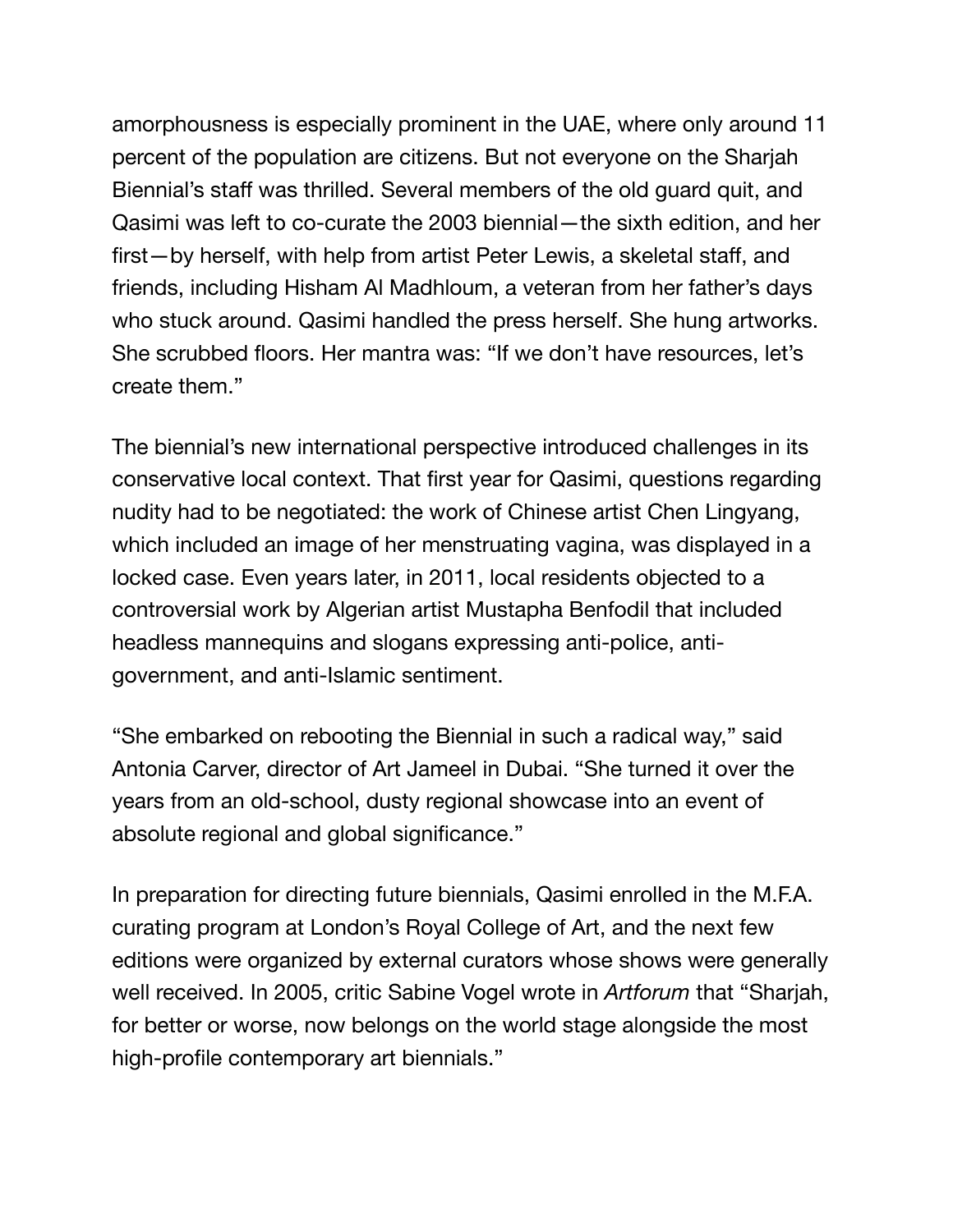While walking through MoMA's newly installed galleries this fall, Qasimi pointed out artists she has championed, and brought to international attention. One of them, showing in a gallery alongside Philip Guston and Adrian Piper, was Ibrahim El Salahi, a Sudanese artist and pioneer of Arab modernism, and a founder of the Khartoum School. In 1976 he spent six months as a political prisoner in the notoriously brutal Kober prison, followed by a period of house arrest, during which he filled slim notebooks with drawings, poetry, and accounts of the deprivation he endured. The Sudanese curator and Cornell University art historian Salah Hassan had tried for more than a decade to get an institution to exhibit the work of the artist, now 89. Only after the Sharjah Art Museum, at Qasimi's urging, took on the retrospective in 2012—which then traveled to Tate Modern in London—did El Salahi finally get recognition outside the region.



Bait Obaid Al Shamsi, a restored building complex in Sharjah with workshops, galleries, and artist studios

COURTESY SHARJAH ART FOUNDATION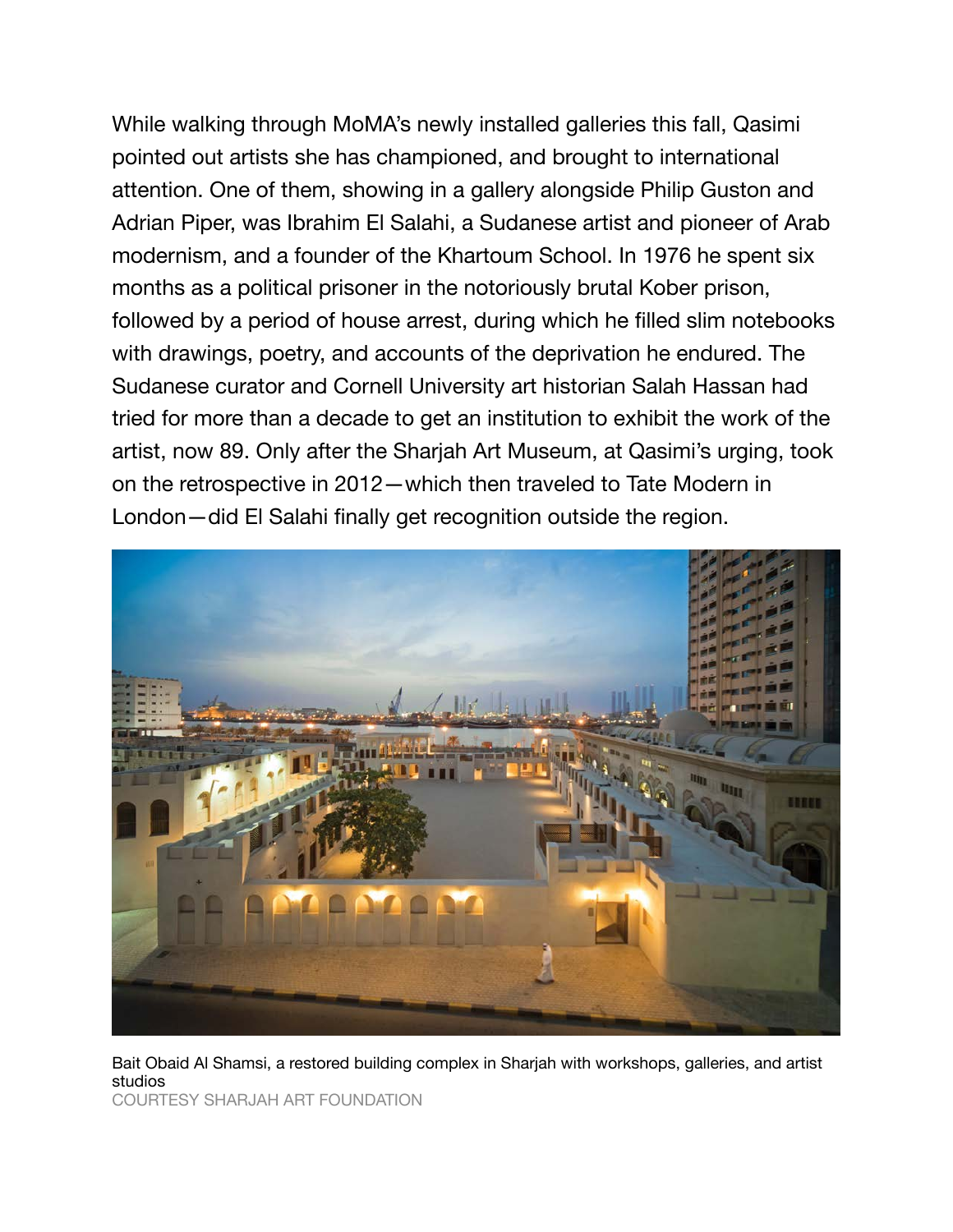**While Qasimi was progressing** with her biennial, much more attention at least that of the art market—was going to another Gulf state. In 2010, the remarkable Mathaf: Arab Museum of Modern Art opened in Doha, Qatar, and the museum's dynamic chairperson, Sheikha Al Mayassa, was buying up European masters like Cézanne and Gauguin for recordshattering prices. (She bought the latter's 1892 painting *When Will You Marry?* in 2011, for \$300 million—the highest price ever paid for a painting at that time.)

A pattern was beginning to emerge in the Gulf's engagement with visual arts. Qatar was commissioning public sculptures by blue-chip artists like Richard Serra, Damien Hirst, and Jenny Holzer and—echoing Sheikh Sultan III's plans for Sharjah two decades prior—fast-tracking the building of museums. Abu Dhabi aimed to become a home to big-ticket cultural tourism via the Louvre Abu Dhabi, which opened in 2016 (and was for a time rumored to be the destination of *Salvator Mundi*, the \$450 million Leonardo da Vinci painting that sold at Christie's New York the next year). Dubai became a commercial art center with a critical mass of galleries clustered in the Alserkal Avenue cultural district. Meanwhile, through Qasimi's efforts, Sharjah became the intellectual and critical heart of art in the Emirates—a place for edgy ideas uninflected by market motivations.

By 2009, Qasimi was outgrowing the biennial format. She didn't want to give it up, but she wanted to do more than mount an exhibition every two years. She wanted annual programming and conferences. She wanted momentum.

With that in mind, she founded the Sharjah Art Foundation and hired as inaugural director Jack Persekian, a Palestinian curator who had organized two editions of the Jerusalem Show in Israel. Qasimi also moved the biennial from the Expo Center to the heritage area that plays home to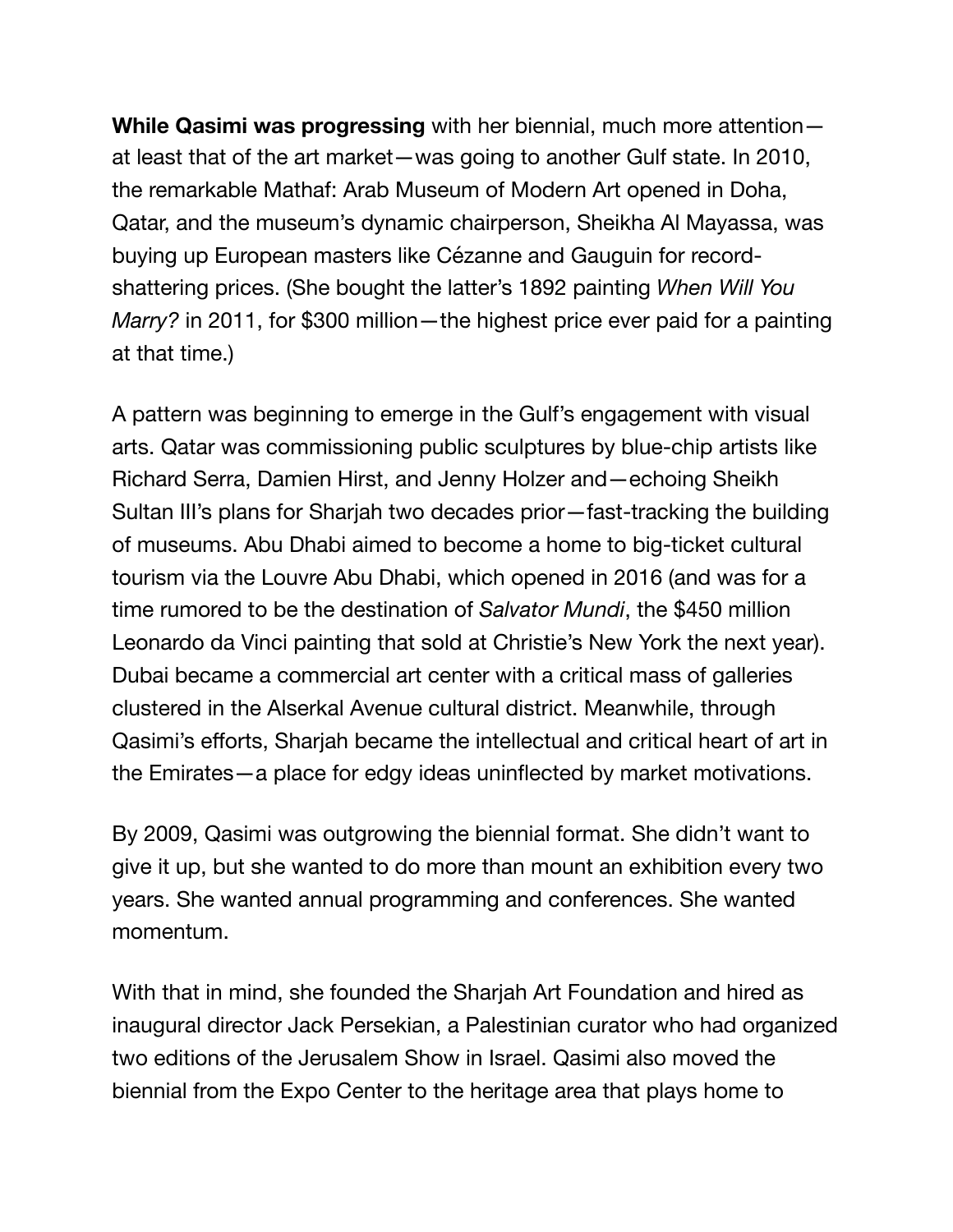Sharjah's other cultural institutions. That area has come to be known as the Heart of Sharjah—a cultural center and, increasingly, a tourist attraction. It now boasts a luxury hotel where, bedouin tradition notwithstanding, visitors are invited to "live the 5-star lifestyle of a bygone era."

The local community in Sharjah is paramount to Qasimi. Children living in apartments nearby are growing up with the foundation, and cats who wander there have become de facto mascots. When I asked after my personal favorite cat, an impossibly soft orange tabby named Fanta, Qasimi whipped out her phone to show snapshots of her own favorite, a white scrap she named Bowie for his heterochromatic eyes.

"Hoor has an unwavering commitment to her local context above all others," said curator Tohmé. "The Sharjah Art Foundation may have established itself in the international arena, but it remains deeply rooted in and committed to the people of Sharjah."

Beyond home, recent Sharjah Biennials have tapped into the area's tradition of aspiring toward solidarity outside its borders. The edition Tohmé curated in 2017 extended the exhibition to venues in Dakar, Istanbul, Ramallah, and Beirut. Such moves owe in part to Qasimi's "courage and vision," Tohmé said. "It's not every day, nor in any biennial structure, that one could encounter such open-ended engagement that allows for critically questioning existing structures while being forthcoming in scope and effect."

In 2018, along with Salah Hassan, Qasimi also set up the Africa Institute, a think tank for African studies housed in a new David Adjaye–designed building adjacent to the Africa Hall, a venue built in Sharjah in the 1970s as a home for Afro-Arab exchange and cultural programming for the city's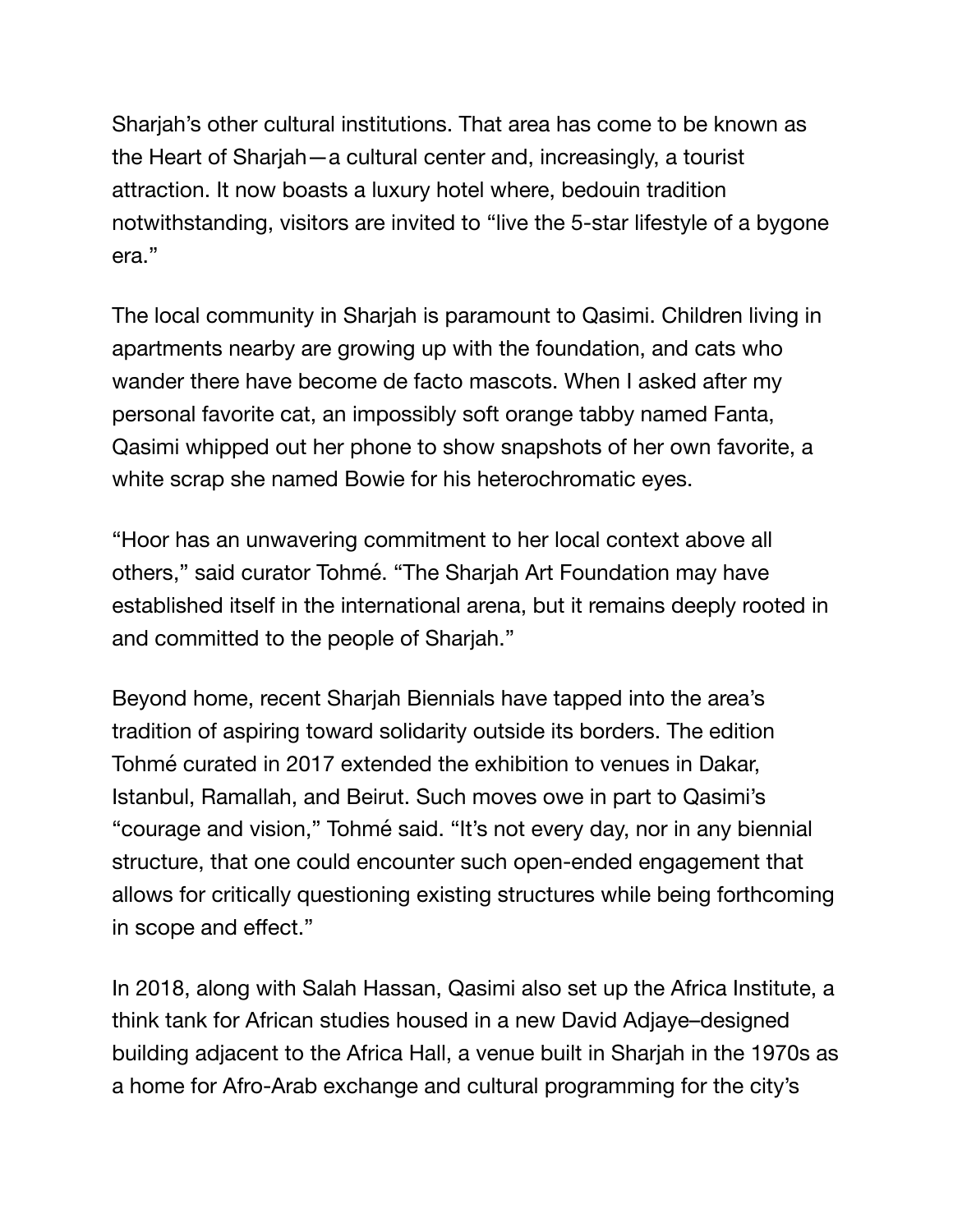sizable African population (primarily from East Africa). Though Qasimi is director, the Institute is an independent entity distinct from her foundation, and in addition to art, its interests concern patterns of global migration, legacies of slavery and colonialism, water rights, and civic studies.



Ceramics by Salem Jawhar on view in the Sharjah Art Foundation's Flying Saucer building.COURTESY SHARJAH ART FOUNDATION

**Over the years, Qasimi maintained** a close relationship with Okwui Enwezor, whose vision for Documenta was so influential for her. With his mammoth 2016 exhibition, "Postwar: Art Between the Pacific and the Atlantic, 1945–1965," at the Haus der Kunst in Germany, Enwezor charted an alternate course for art of the 20th century that expanded the remit of Western art-historical categories to include artists from some 65 countries, and Enwezor was working on a follow-up exhibition to be titled "Postcolonial." When he died last March, at age 55, after a prolonged